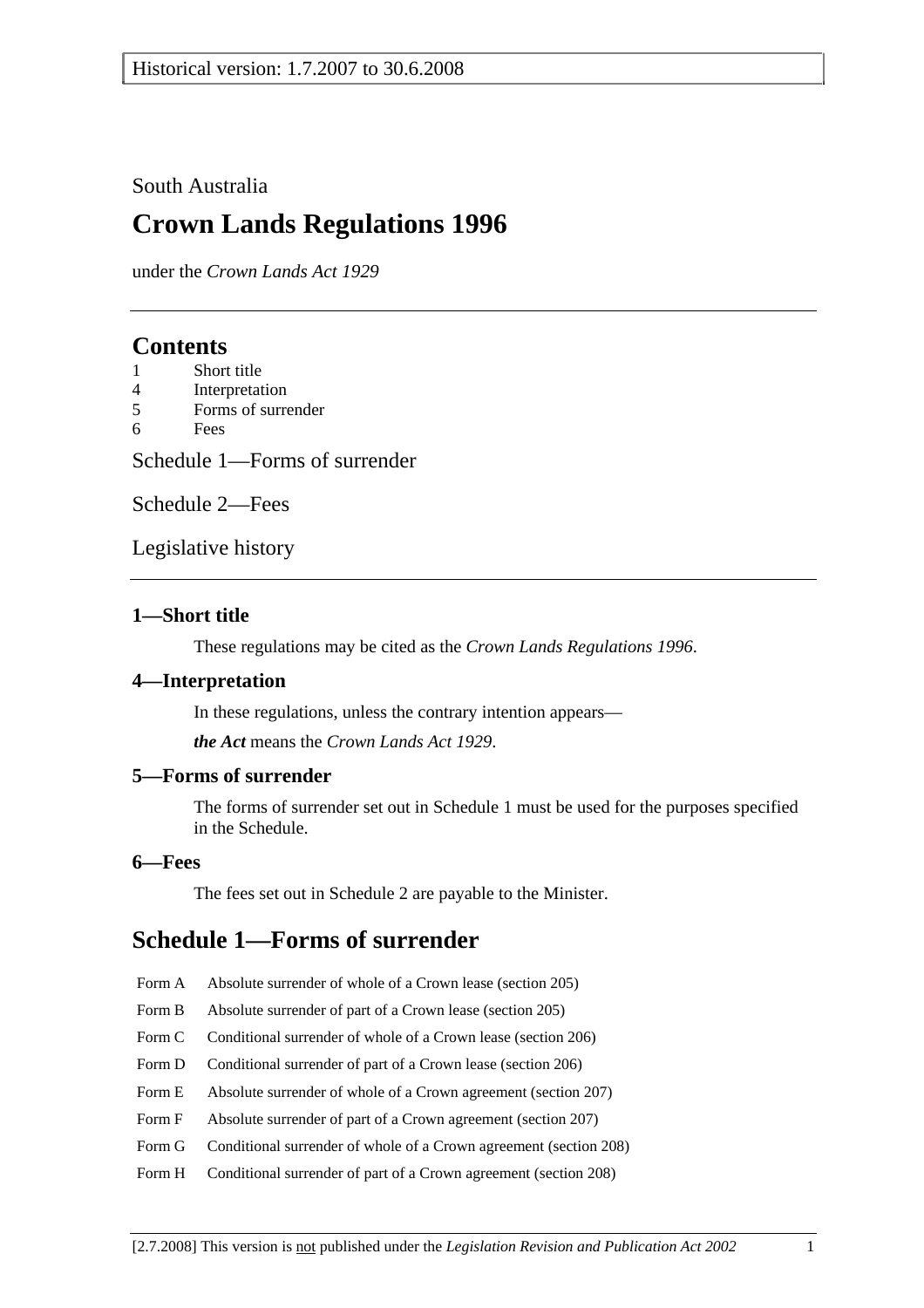- Form I Surrender of whole of a Crown lease/agreement (section 208A)
- Form J Surrender of part of a Crown agreement by mortgagee or encumbrancee (section 208A)
- Form K Surrender of part of a Crown lease by mortgagee or encumbrancee (section 208A)
- Form L Surrender of Crown agreement for new agreement, land grant or lease (section 49, 185, 199, 221 or 223)
- Form M Surrender of Crown lease for new lease, land grant or agreement (section 41D, 49, 130, 183, 184, 210, 212 or 223)
- Form N Surrender of Crown lease/agreement in small estate (section 222).

## Form A

Crown Lands Act 1929 (section 205)

### Absolute surrender of whole of a Crown lease

| <b>CROWN LEASE</b>                 | The whole of the land comprised in                                                       |                                                                                               |  |
|------------------------------------|------------------------------------------------------------------------------------------|-----------------------------------------------------------------------------------------------|--|
|                                    | No                                                                                       |                                                                                               |  |
|                                    | Register Book Volume                                                                     | Folio                                                                                         |  |
| LESSEE(S)<br>Full name and address |                                                                                          |                                                                                               |  |
| lease.                             |                                                                                          | I/We surrender to the Crown all my/our estate and interest in the land comprised in the above |  |
| EXECUTION (by lessee(s))           |                                                                                          |                                                                                               |  |
| ACCEPTANCE (by Minister)           |                                                                                          |                                                                                               |  |
|                                    | In the name and on behalf of the Crown I accept this surrender.                          |                                                                                               |  |
| <b>CONSENTS</b>                    | (all parties having a registered estate or interest or claiming an interest in the land) |                                                                                               |  |
|                                    |                                                                                          |                                                                                               |  |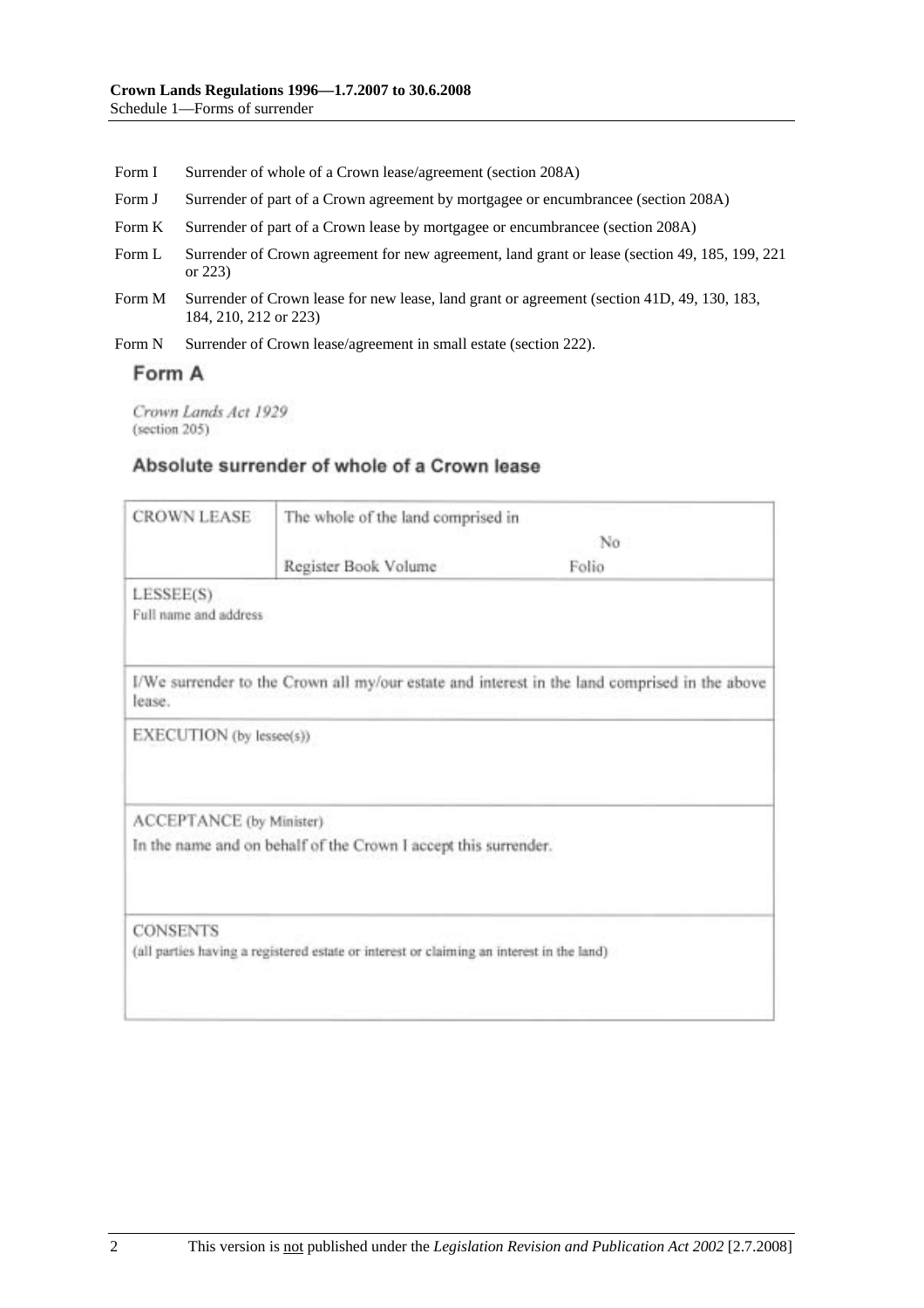# Form B

Crown Lands Act 1929 (section 205)

## Absolute surrender of part of a Crown lease

| <b>CROWN LEASE</b>                 | The whole of the land comprised in                                                       |                                                                                        |
|------------------------------------|------------------------------------------------------------------------------------------|----------------------------------------------------------------------------------------|
|                                    | No                                                                                       |                                                                                        |
|                                    | Register Book Volume                                                                     | Folio                                                                                  |
| LESSEE(S)<br>Full name and address |                                                                                          |                                                                                        |
| LAND                               |                                                                                          |                                                                                        |
| Description of the portion         |                                                                                          |                                                                                        |
| of land to be surrendered          |                                                                                          |                                                                                        |
|                                    |                                                                                          |                                                                                        |
|                                    | PROVIDED that the following alterations are made to the lease.                           | I/We surrender to the Crown all my/our estate and interest in the land described above |
| <b>ALTERATIONS TO LEASE</b>        |                                                                                          |                                                                                        |
| Rent, area and description of land |                                                                                          |                                                                                        |
|                                    |                                                                                          |                                                                                        |
| EXECUTION (by lessee(s))           |                                                                                          |                                                                                        |
| ACCEPTANCE (by Minister)           |                                                                                          |                                                                                        |
|                                    | In the name and on behalf of the Crown I accept this surrender.                          |                                                                                        |
| <b>CONSENTS</b>                    |                                                                                          |                                                                                        |
|                                    | (all parties having a registered estate or interest or claiming an interest in the land) |                                                                                        |
|                                    |                                                                                          |                                                                                        |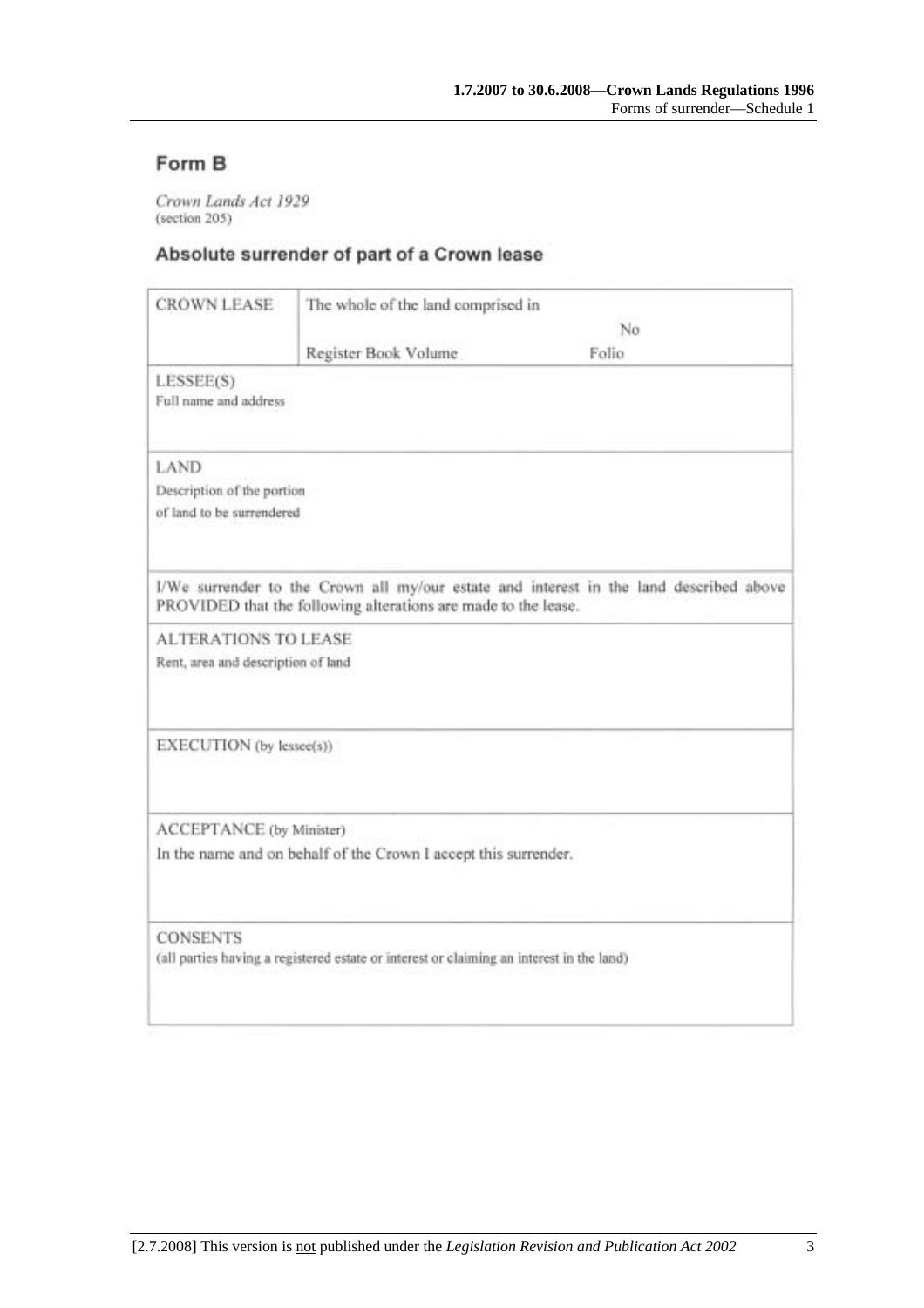# Form C

Crown Lands Act 1929 (section 206)

### Conditional surrender of whole of a Crown lease

| <b>CROWN LEASE</b>                                                                                          | The whole of the land comprised in                                                                                                         |                                                                                    |
|-------------------------------------------------------------------------------------------------------------|--------------------------------------------------------------------------------------------------------------------------------------------|------------------------------------------------------------------------------------|
|                                                                                                             | No                                                                                                                                         |                                                                                    |
|                                                                                                             | Register Book Volume                                                                                                                       | Folio.                                                                             |
| LESSEE(S)<br>Full name and address                                                                          |                                                                                                                                            |                                                                                    |
|                                                                                                             | described above to enable () new lease(s) of the land to be granted to:<br>Full name and description of nominee(s), land and consideration | Under section 206 of the Crown Lands Act 1929 I/we surrender to the Crown the land |
| EXECUTION (by current lessee(s))                                                                            |                                                                                                                                            |                                                                                    |
| EXECUTION (by incoming lessee(s))                                                                           |                                                                                                                                            | I/WE AGREE TO ACCEPT A LEASE/LEASES OF THE LAND DESCRIBED ABOVE.                   |
| ACCEPTANCE (by Minister)                                                                                    |                                                                                                                                            |                                                                                    |
|                                                                                                             | In the name and on behalf of the Crown I accept this surrender.                                                                            |                                                                                    |
| <b>CONSENTS</b><br>(all parties having a registered estate or interest or claiming an interest in the land) |                                                                                                                                            |                                                                                    |

Note: When the Surrender is a conveyance on sale, the name of the purchaser and amount of consideration must be given. This document is subject to the provisions of the Stamp Duties Act 1923.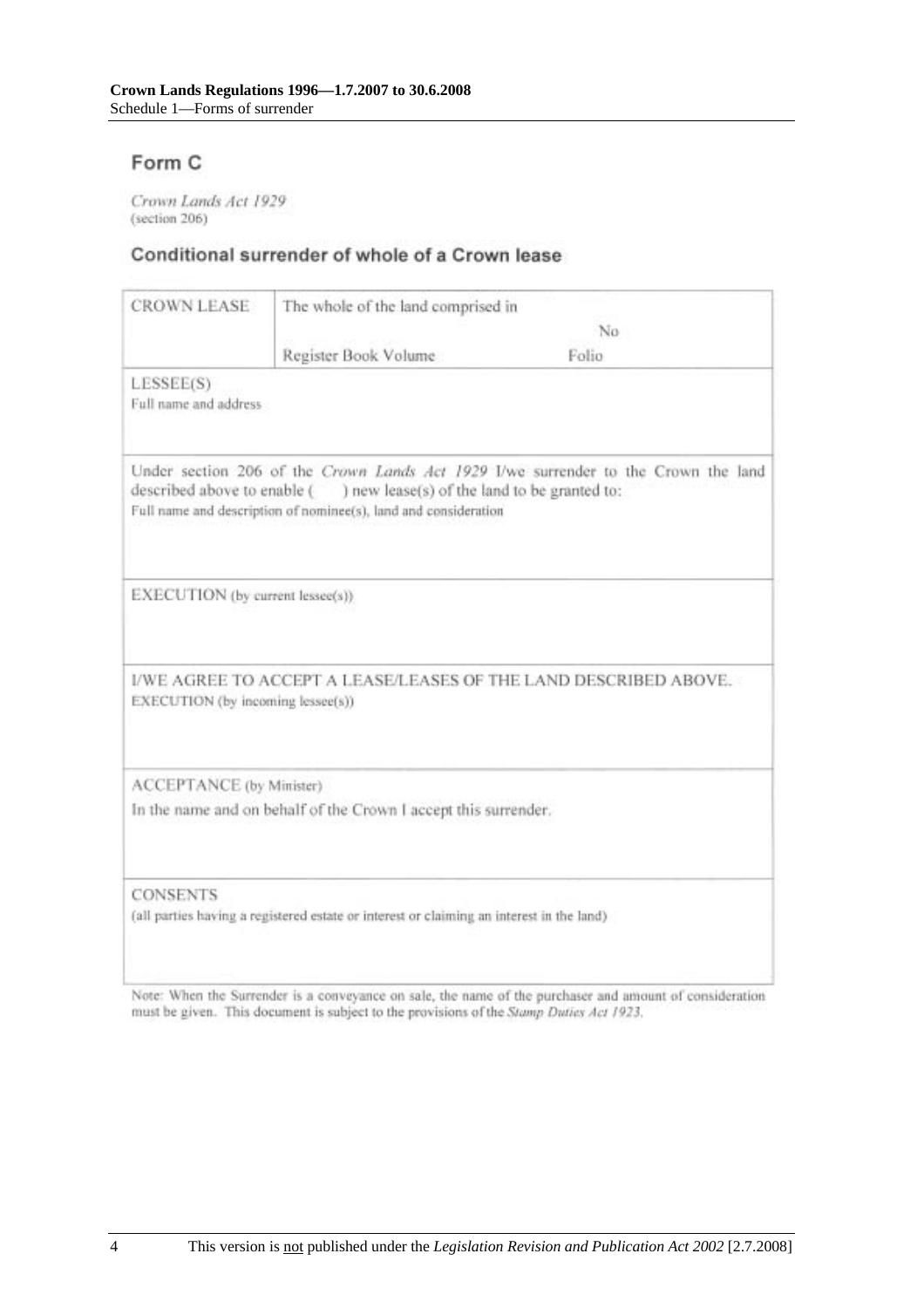### Form D

Crown Lands Act 1929 (section 206)

#### Conditional surrender of part of a Crown lease

| <b>CROWN LEASE</b>                                                                                          | The whole of the land comprised in                                                                                  |                                                                                                                                                                                                |
|-------------------------------------------------------------------------------------------------------------|---------------------------------------------------------------------------------------------------------------------|------------------------------------------------------------------------------------------------------------------------------------------------------------------------------------------------|
|                                                                                                             |                                                                                                                     | No.<br>Folio                                                                                                                                                                                   |
| LESSEE(S)<br>Full name and address                                                                          | Register Book Volume                                                                                                |                                                                                                                                                                                                |
| LAND.<br>Description of the portion<br>of land to be surrendered                                            |                                                                                                                     |                                                                                                                                                                                                |
|                                                                                                             | to enable new lease(s) over the land to be granted to:<br>Full name and description of nominee(s) and consideration | Under section 206 of the Crown Lands Act 1929 I/we surrender to the Crown all my/our estate<br>and interest in the land described above being portion of the land described in the above lease |
|                                                                                                             | PROVIDED that the following alterations are made to the lease.                                                      |                                                                                                                                                                                                |
| <b>ALTERATIONS TO LEASE</b><br>Rent, area and description of land                                           |                                                                                                                     |                                                                                                                                                                                                |
| EXECUTION (by current lessee(s))                                                                            |                                                                                                                     |                                                                                                                                                                                                |
| EXECUTION (by incoming lessee(s))                                                                           | I/WE AGREE TO ACCEPT A LEASE/LEASES OF THE LAND DESCRIBED ABOVE.                                                    |                                                                                                                                                                                                |
| ACCEPTANCE (by Minister)                                                                                    | In the name and on behalf of the Crown I accept this surrender.                                                     |                                                                                                                                                                                                |
| <b>CONSENTS</b><br>(all parties having a registered estate or interest or claiming an interest in the land) |                                                                                                                     |                                                                                                                                                                                                |

Note: When the Surrender is a conveyance on sale, the name of the purchaser and amount of consideration must be given. This document is subject to the provisions of the Stamp Duties Act 1923.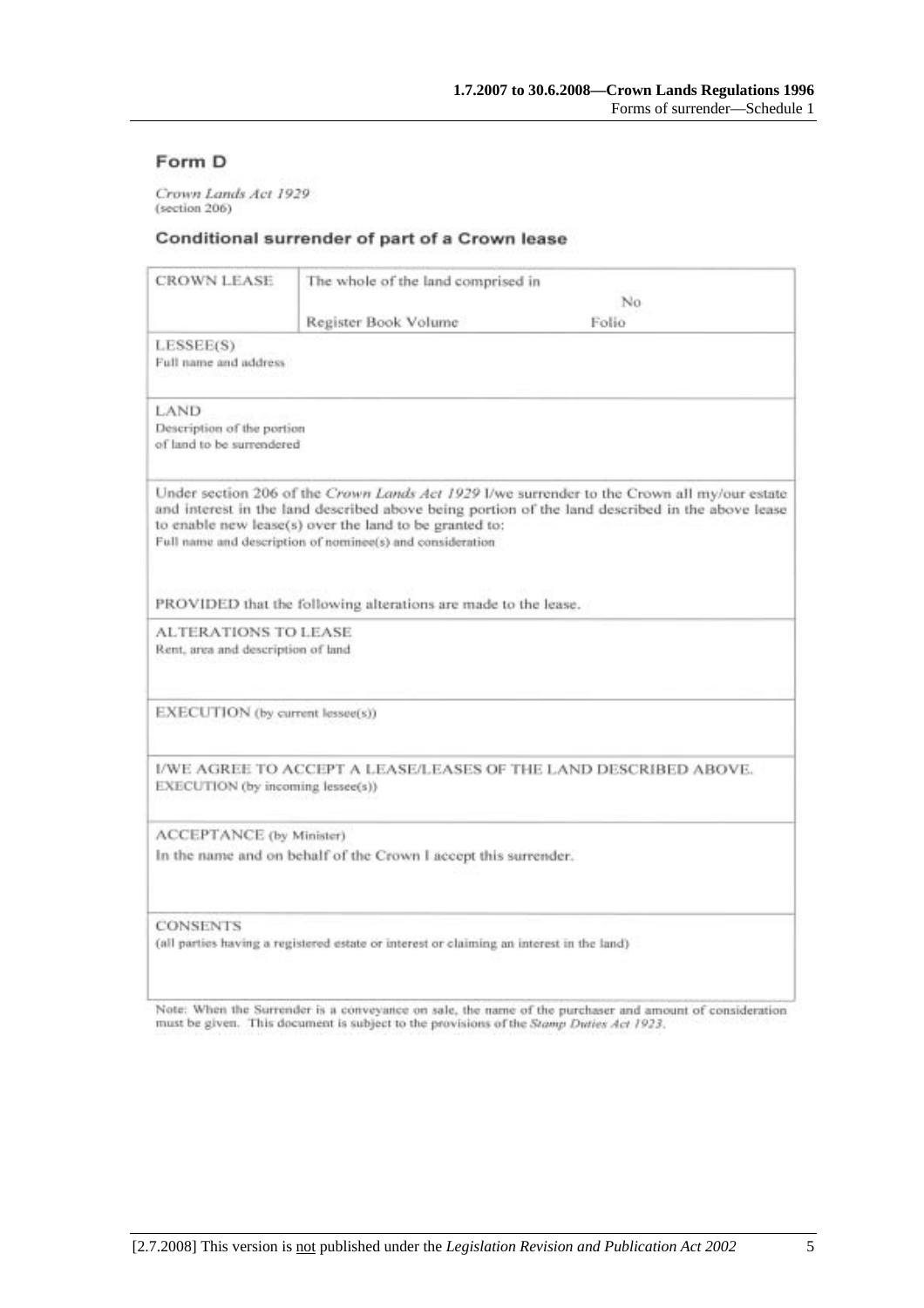# Form E

Crown Lands Act 1929 (section 207)

# Absolute surrender of whole of a Crown agreement

| <b>CROWN AGREEMENT</b>                | The whole of the land comprised in                                                       |                                                                                               |
|---------------------------------------|------------------------------------------------------------------------------------------|-----------------------------------------------------------------------------------------------|
|                                       | No                                                                                       |                                                                                               |
|                                       | Register Book Volume                                                                     | Folio                                                                                         |
| PURCHASER(S)<br>Full name and address |                                                                                          |                                                                                               |
| agreement.                            |                                                                                          | I/We surrender to the Crown all my/our estate and interest in the land comprised in the above |
| EXECUTION (by purchaser(s))           |                                                                                          |                                                                                               |
| ACCEPTANCE (by Minister)              |                                                                                          |                                                                                               |
|                                       | In the name and on behalf of the Crown I accept this surrender.                          |                                                                                               |
| <b>CONSENTS</b>                       |                                                                                          |                                                                                               |
|                                       | (all parties having a registered estate or interest or claiming an interest in the land) |                                                                                               |
|                                       |                                                                                          |                                                                                               |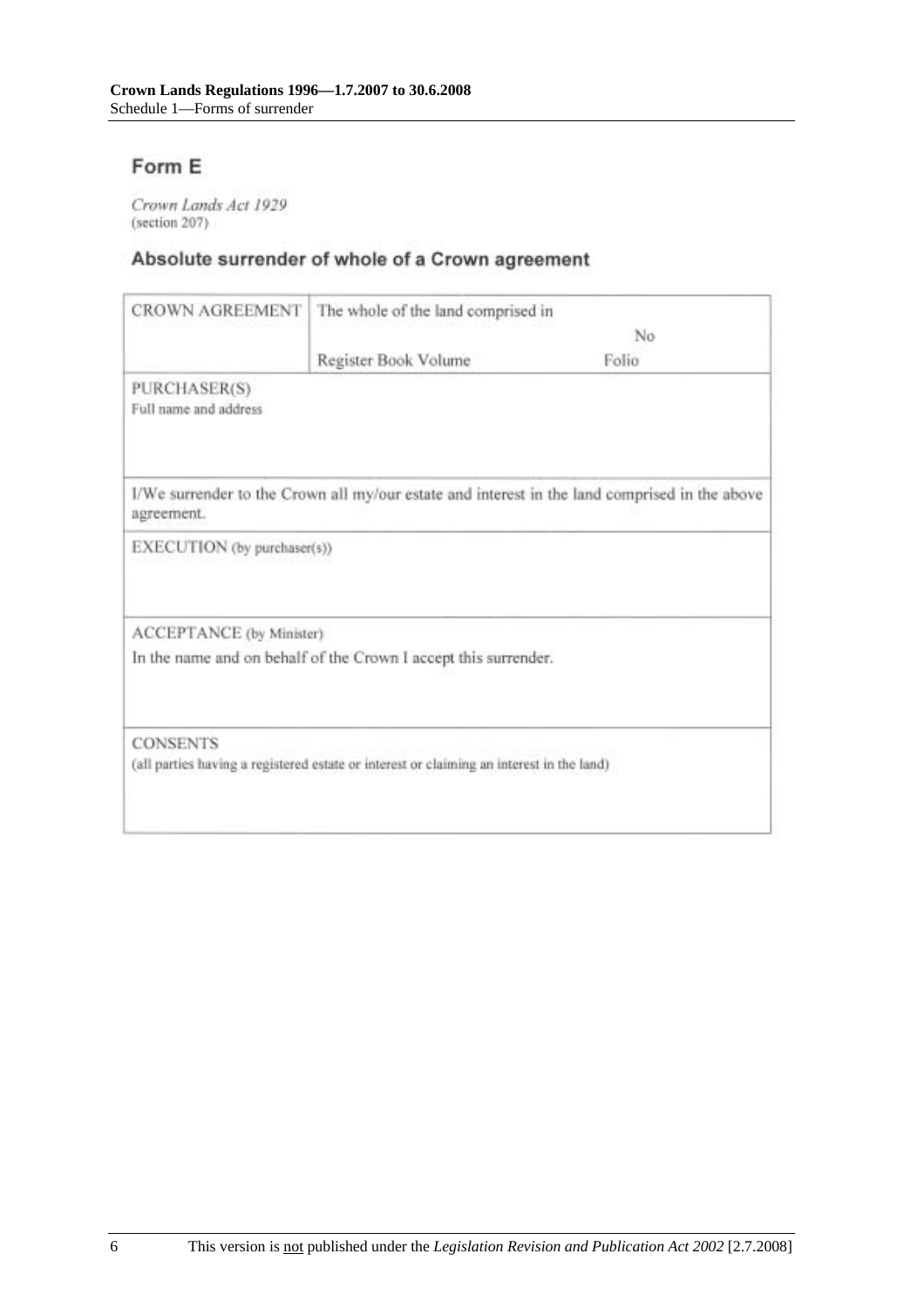# Form F

Crown Lands Act 1929 (section 207)

## Absolute surrender of part of a Crown agreement

| <b>CROWN AGREEMENT</b>                                                                       | The whole of the land comprised in                                 |                                                                                        |
|----------------------------------------------------------------------------------------------|--------------------------------------------------------------------|----------------------------------------------------------------------------------------|
|                                                                                              |                                                                    | No                                                                                     |
|                                                                                              | Register Book Volume                                               | Folio                                                                                  |
| PURCHASER(S)<br>Full name and address                                                        |                                                                    |                                                                                        |
| LAND<br>Description of the portion<br>of land to be surrendered                              |                                                                    |                                                                                        |
|                                                                                              | PROVIDED that the following alterations are made to the agreement. | I/We surrender to the Crown all my/our estate and interest in the land described above |
| <b>ALTERATIONS TO AGREEMENT</b><br>Purchase money, instalments, area and description of land |                                                                    |                                                                                        |
| EXECUTION (by purchaser(s))                                                                  |                                                                    |                                                                                        |
| ACCEPTANCE (by Minister)                                                                     |                                                                    |                                                                                        |
|                                                                                              | In the name and on behalf of the Crown I accept this surrender.    |                                                                                        |
| <b>CONSENTS</b>                                                                              |                                                                    |                                                                                        |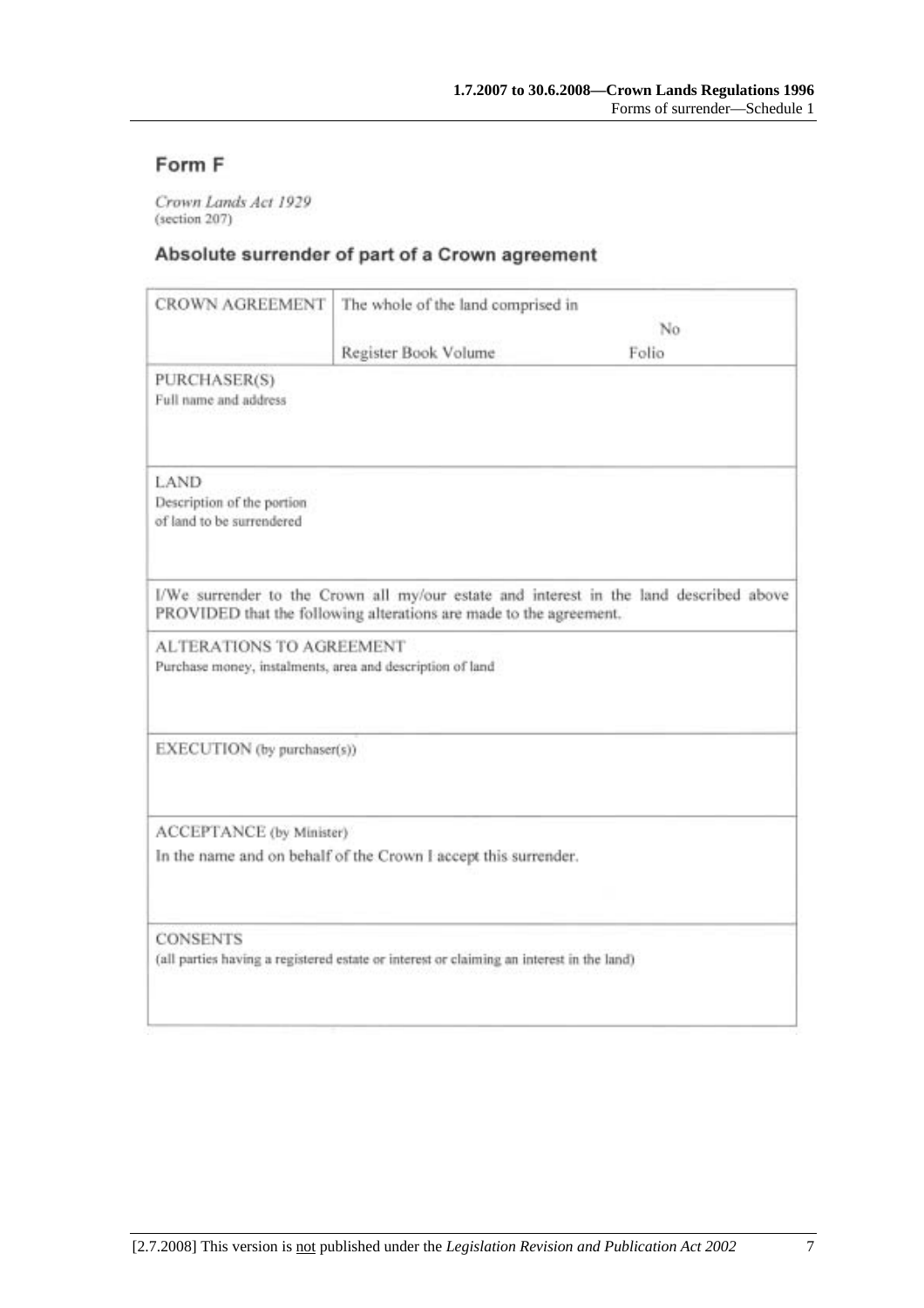# Form G

Crown Lands Act 1929 (section 208)

## Conditional surrender of whole of a Crown agreement

| The whole of the land comprised in               |                                                                                                                                                                                                                                                                                                      |
|--------------------------------------------------|------------------------------------------------------------------------------------------------------------------------------------------------------------------------------------------------------------------------------------------------------------------------------------------------------|
| No                                               |                                                                                                                                                                                                                                                                                                      |
|                                                  | Folio                                                                                                                                                                                                                                                                                                |
|                                                  |                                                                                                                                                                                                                                                                                                      |
| ) new agreement(s) of the land to be granted to: | Under section 208 of the Crown Lands Act 1929 I/we surrender to the Crown the land                                                                                                                                                                                                                   |
|                                                  |                                                                                                                                                                                                                                                                                                      |
|                                                  | I/WE AGREE TO ACCEPT AN AGREEMENT/AGREEMENTS OF THE LAND DESCRIBED ABOVE.                                                                                                                                                                                                                            |
|                                                  |                                                                                                                                                                                                                                                                                                      |
|                                                  |                                                                                                                                                                                                                                                                                                      |
|                                                  |                                                                                                                                                                                                                                                                                                      |
|                                                  | Register Book Volume<br>described above to enable (<br>Full name and description of nominee(s), land and consideration<br>EXECUTION (by current purchaser(s))<br>EXECUTION (by incoming purchaser(s))<br>ACCEPTANCE (by Minister)<br>In the name and on behalf of the Crown I accept this surrender. |

Note: When the Surrender is a conveyance on sale, the name of the purchaser and amount of consideration must be given. This document is subject to the provisions of the Stamp Duties Act 1923.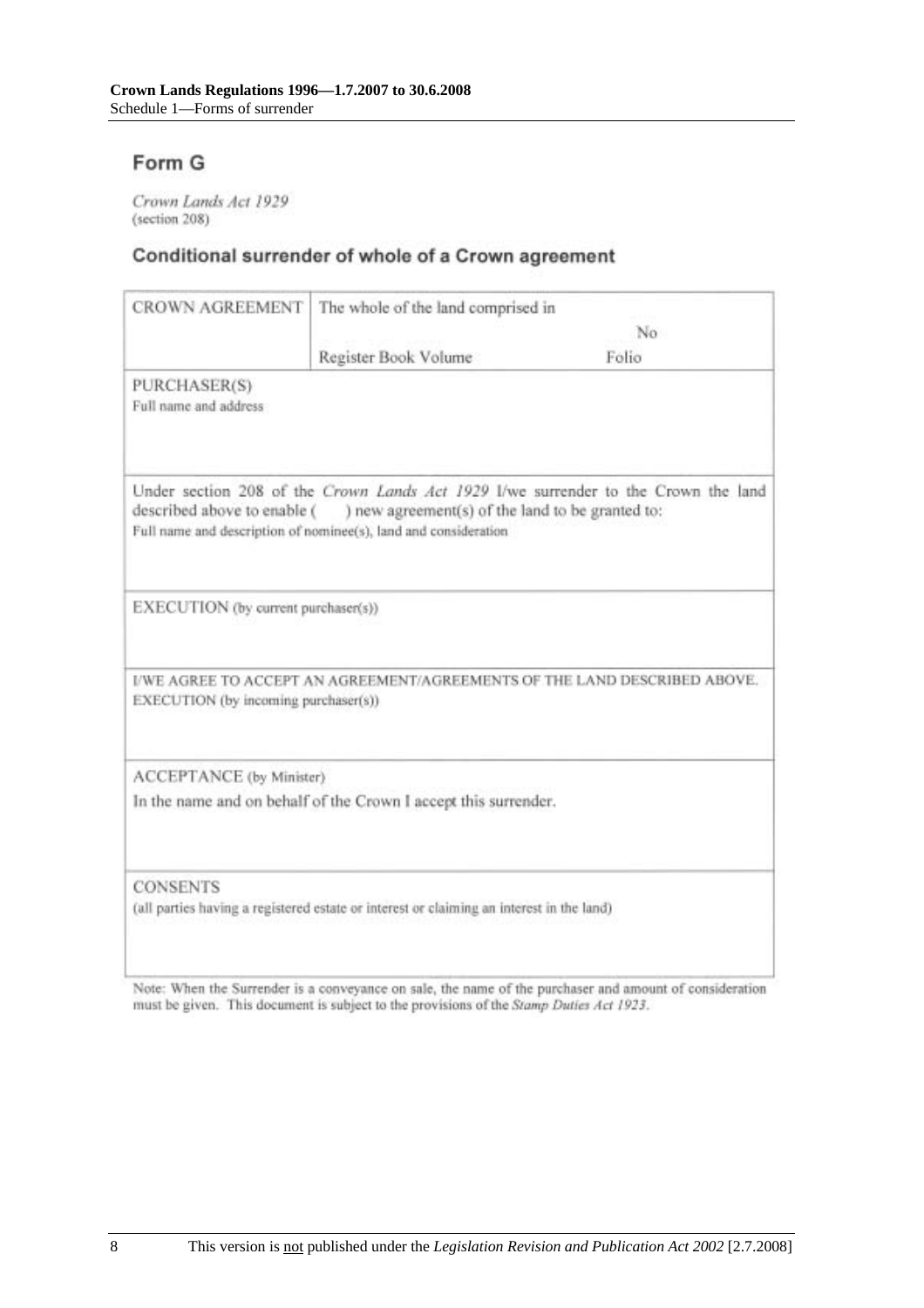### Form H

Crown Lands Act 1929 (section 208)

#### Conditional surrender of part of a Crown agreement

| CROWN AGREEMENT                                                                                             | The whole of the land comprised in                                 |                                                                                                                                                                                              |
|-------------------------------------------------------------------------------------------------------------|--------------------------------------------------------------------|----------------------------------------------------------------------------------------------------------------------------------------------------------------------------------------------|
|                                                                                                             |                                                                    | No.                                                                                                                                                                                          |
|                                                                                                             | Register Book Volume                                               | Folio.                                                                                                                                                                                       |
| PURCHASER(S)<br>Full name and address                                                                       |                                                                    |                                                                                                                                                                                              |
| LAND<br>Description of the portion<br>of land to be surrendered                                             |                                                                    |                                                                                                                                                                                              |
| Full name and description of nominee(s) and consideration                                                   | to enable new agreement(s) over the land to be granted to:         | Under section 208 of the Crown Lands Act 1929 I/we surrender to the Crown all my/our estate<br>and interest in the land described above being portion of the land described in the agreement |
|                                                                                                             | PROVIDED that the following alterations are made to the agreement. |                                                                                                                                                                                              |
| <b>ALTERATIONS TO AGREEMENT</b><br>Purchase money, instalments, area and description of land                |                                                                    |                                                                                                                                                                                              |
| EXECUTION (by current purchaser(s))                                                                         |                                                                    |                                                                                                                                                                                              |
| EXECUTION (by incoming purchaser(s))                                                                        |                                                                    | I/WE AGREE TO ACCEPT AN AGREEMENT/AGREEMENTS OF THE LAND DESCRIBED ABOVE.                                                                                                                    |
| ACCEPTANCE (by Minister)                                                                                    |                                                                    |                                                                                                                                                                                              |
|                                                                                                             | In the name and on behalf of the Crown I accept this surrender.    |                                                                                                                                                                                              |
| <b>CONSENTS</b><br>(all parties having a registered estate or interest or claiming an interest in the land) |                                                                    |                                                                                                                                                                                              |

Note: When the Surrender is a conveyance on sale, the name of the purchaser and amount of consideration must be given. This document is subject to the provisions of the Stamp Dutles Act 1923.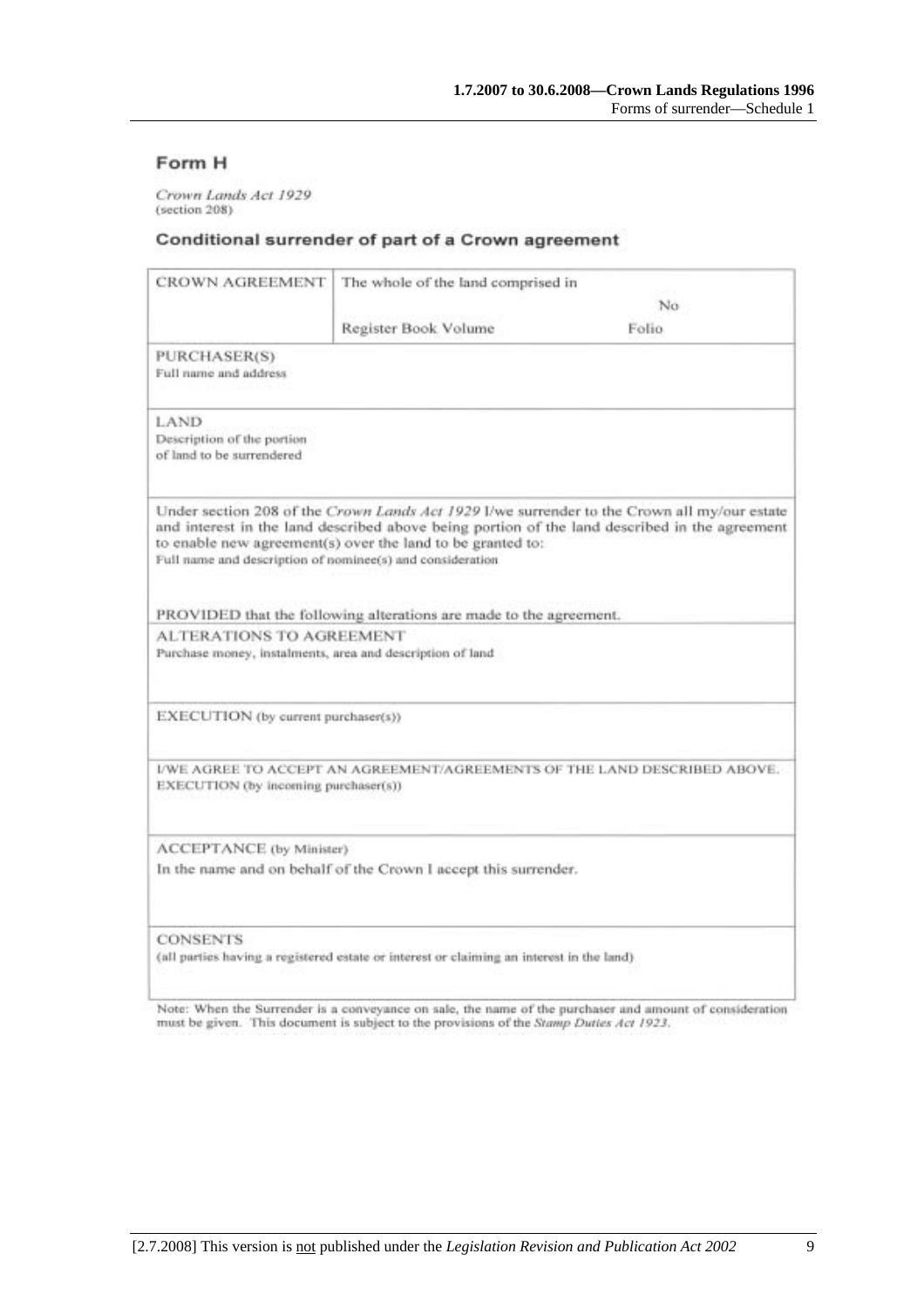## Form I

Crown Lands Act 1929 (section 208A)

#### Surrender of whole of a Crown lease/agreement

by Mortgagee or Encumbrancee

| CROWN LEASE/AGREEMENT                                                                                                                                                                                                                                                                                                                                        | The whole of the land comprised in                        |       |
|--------------------------------------------------------------------------------------------------------------------------------------------------------------------------------------------------------------------------------------------------------------------------------------------------------------------------------------------------------------|-----------------------------------------------------------|-------|
|                                                                                                                                                                                                                                                                                                                                                              |                                                           | No    |
|                                                                                                                                                                                                                                                                                                                                                              | Register Book Volume                                      | Folio |
| MORTGAGEE(S)/ENCUMBRANCEE(S)<br>Full name and address                                                                                                                                                                                                                                                                                                        |                                                           |       |
| Under section 208A of the Crown Lands Act 1929 I/we surrender to the Crown the land<br>described above together with the whole of the estate and interest in the land of the<br>mortgagor/encumbrancer as appears in memorandum of mortgage/encumbrance No.<br>the purpose of obtaining (<br>Full name and description of nominee(s), land and consideration | ) new lease(s)/agreement(s) of the land to be granted to: | for   |
| and certify that the mortgagor/encumbrancer is not protected by the operation of a law of the<br>Commonwealth or the State against the exercise of the power of sale.<br>EXECUTION (by mortgagee(s)/encumbrancee(s))                                                                                                                                         |                                                           |       |
| I/WE AGREE TO ACCEPT A LEASE(S)/AGREEMENT(S) OF THE LAND DESCRIBED ABOVE.<br>EXECUTION (by incoming lessee(s)/purchaser(s))                                                                                                                                                                                                                                  |                                                           |       |
| ACCEPTANCE (by Minister)<br>In the name and on behalf of the Crown I accept this surrender.                                                                                                                                                                                                                                                                  |                                                           |       |
| <b>CONSENTS</b><br>(all parties having a registered estate or interest or claiming an interest in the land)                                                                                                                                                                                                                                                  |                                                           |       |

Note: This document is subject to the provisions of the Stamp Duties Act 1923.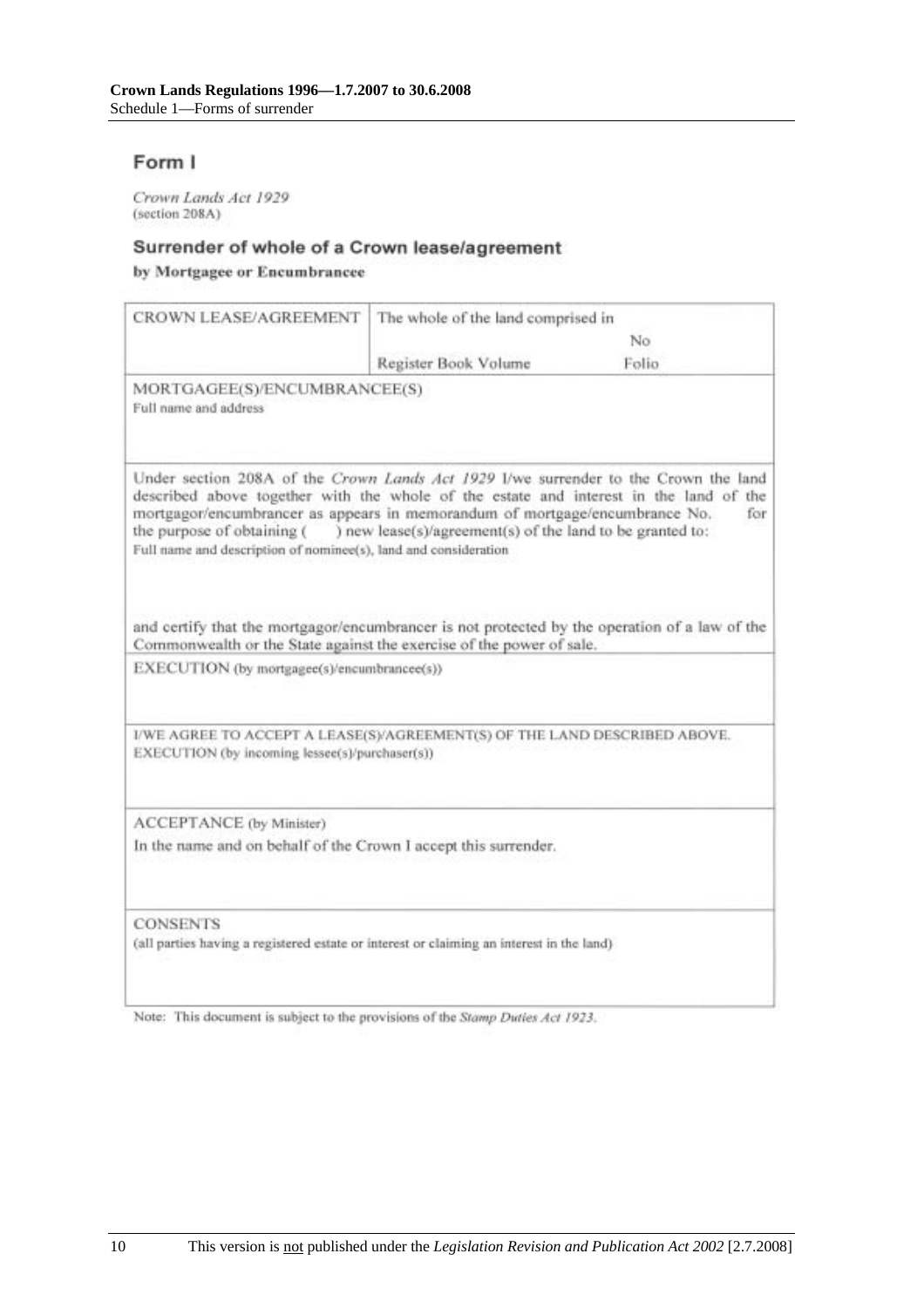# Form J

Crown Lands Act 1929 (section 208A)

## Surrender of part of a Crown agreement

by Mortgagee or Encumbrancee

| <b>CROWN AGREEMENT</b>                                                                          | The whole of the land comprised in                                   |                                                                                                                                                                                                                                                                                                                                                        |
|-------------------------------------------------------------------------------------------------|----------------------------------------------------------------------|--------------------------------------------------------------------------------------------------------------------------------------------------------------------------------------------------------------------------------------------------------------------------------------------------------------------------------------------------------|
|                                                                                                 |                                                                      | No                                                                                                                                                                                                                                                                                                                                                     |
|                                                                                                 | Register Book Volume                                                 | Folio                                                                                                                                                                                                                                                                                                                                                  |
| MORTGAGEE(S)/ENCUMBRANCEE(S)<br>Full name and address                                           |                                                                      |                                                                                                                                                                                                                                                                                                                                                        |
| LAND<br>Description of the portion<br>of land to be surrendered                                 |                                                                      |                                                                                                                                                                                                                                                                                                                                                        |
| surrendered land to be granted to:<br>Full name and description of nominee(s) and consideration |                                                                      | Under section 208A of the Crown Lands Act 1929 I/we surrender to the Crown the land<br>described above being portion of the land described in the agreement together with the whole<br>of the estate and interest in the land of the mortgagor/encumbrancer as appears in<br>memorandum of mortgage/encumbrance No. to enable a new agreement over the |
|                                                                                                 | PROVIDED that the following alterations are made to the agreement.   |                                                                                                                                                                                                                                                                                                                                                        |
|                                                                                                 | Commonwealth or the State against the exercise of the power of sale. | I/We certify that the mortgagor/encumbrancer is not protected by the operation of a law of the                                                                                                                                                                                                                                                         |
| <b>ALTERATIONS TO AGREEMENT</b><br>Purchase money, instalments, area and description of land    |                                                                      |                                                                                                                                                                                                                                                                                                                                                        |
| EXECUTION (by mortgagee(s)/encumbrancee(s))                                                     |                                                                      |                                                                                                                                                                                                                                                                                                                                                        |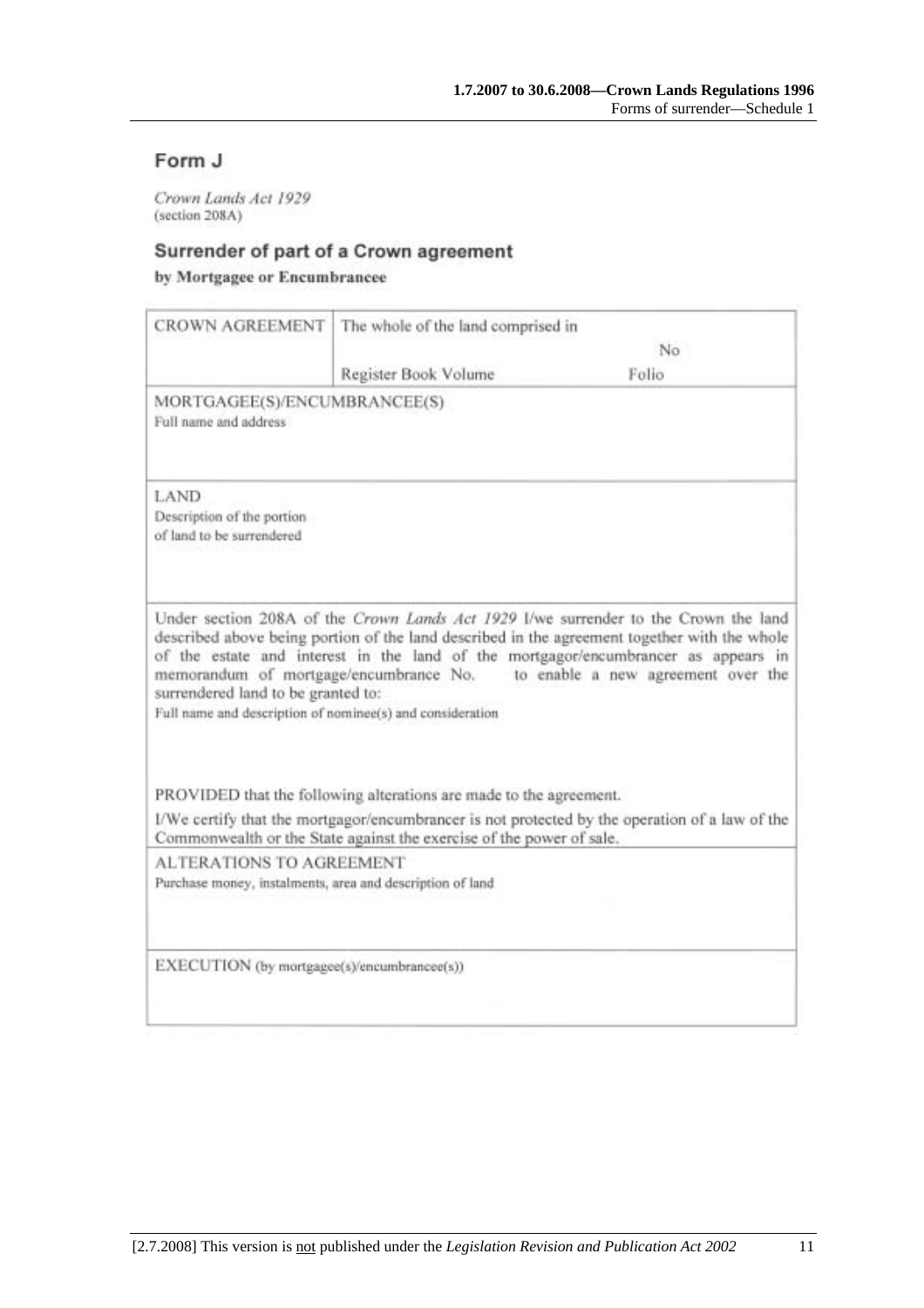I/WE AGREE TO ACCEPT AN AGREEMENT OF THE LAND DESCRIBED ABOVE. EXECUTION (by incoming purchaser(s))

ACCEPTANCE (by Minister)

In the name and on behalf of the Crown I accept this surrender.

**CONSENTS** 

(all parties having a registered estate or interest or claiming an interest in the land)

Note: This document is subject to the provisions of the Stamp Duties Act 1923.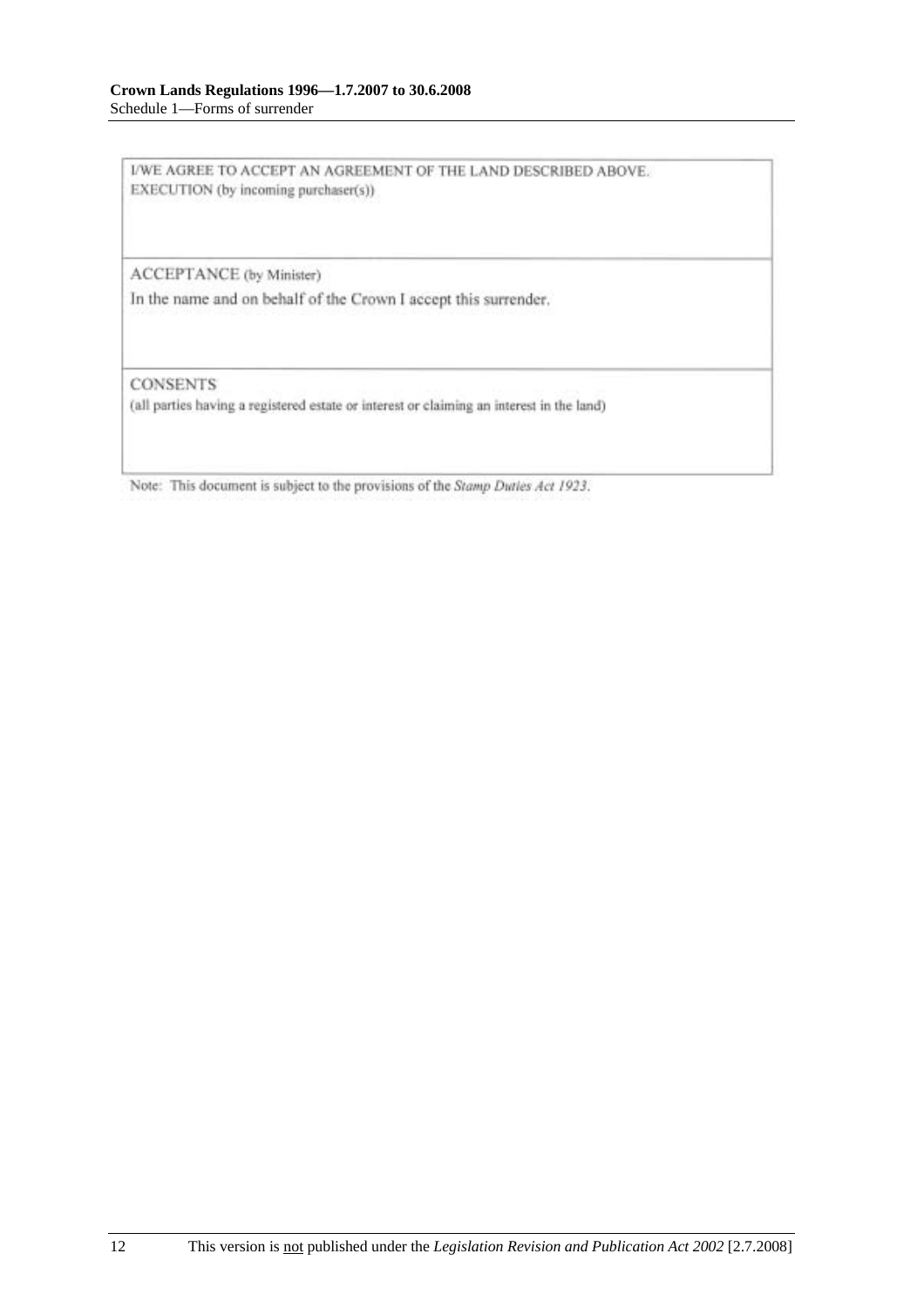# Form K

Crown Lands Act 1929 (section 208A)

#### Surrender of part of a Crown lease

by Mortgagee or Encumbrancee

|                                                                   | The whole of the land comprised in                                   |                                                                                                                                                                                                                                                                                                                                                                               |
|-------------------------------------------------------------------|----------------------------------------------------------------------|-------------------------------------------------------------------------------------------------------------------------------------------------------------------------------------------------------------------------------------------------------------------------------------------------------------------------------------------------------------------------------|
|                                                                   |                                                                      | No                                                                                                                                                                                                                                                                                                                                                                            |
|                                                                   | Register Book Volume                                                 | Folio                                                                                                                                                                                                                                                                                                                                                                         |
| Full name and address.                                            | MORTGAGEE(S)/ENCUMBRANCEE(S)                                         |                                                                                                                                                                                                                                                                                                                                                                               |
| LAND<br>Description of the portion<br>of land to be surrendered   |                                                                      |                                                                                                                                                                                                                                                                                                                                                                               |
| to:                                                               |                                                                      | Under section 208A of the Crown Lands Act 1929 I/we surrender to the Crown the land<br>described above being portion of the land described in the lease together with the whole of the<br>estate and interest in the land of the mortgagor/encumbrancer as appears in memorandum of<br>mortgage/encumbrance No. to enable a new lease over the surrendered land to be granted |
|                                                                   | Full name and description of nominee(s) and consideration            |                                                                                                                                                                                                                                                                                                                                                                               |
|                                                                   | PROVIDED that the following alterations are made to the lease.       |                                                                                                                                                                                                                                                                                                                                                                               |
|                                                                   | Commonwealth or the State against the exercise of the power of sale. | I/We certify that the mortgagor/encumbrancer is not protected by the operation of a law of the                                                                                                                                                                                                                                                                                |
| <b>ALTERATIONS TO LEASE</b><br>Rent, area and description of land |                                                                      |                                                                                                                                                                                                                                                                                                                                                                               |
|                                                                   | EXECUTION (by mortgagee(s)/encumbrancer(s))                          |                                                                                                                                                                                                                                                                                                                                                                               |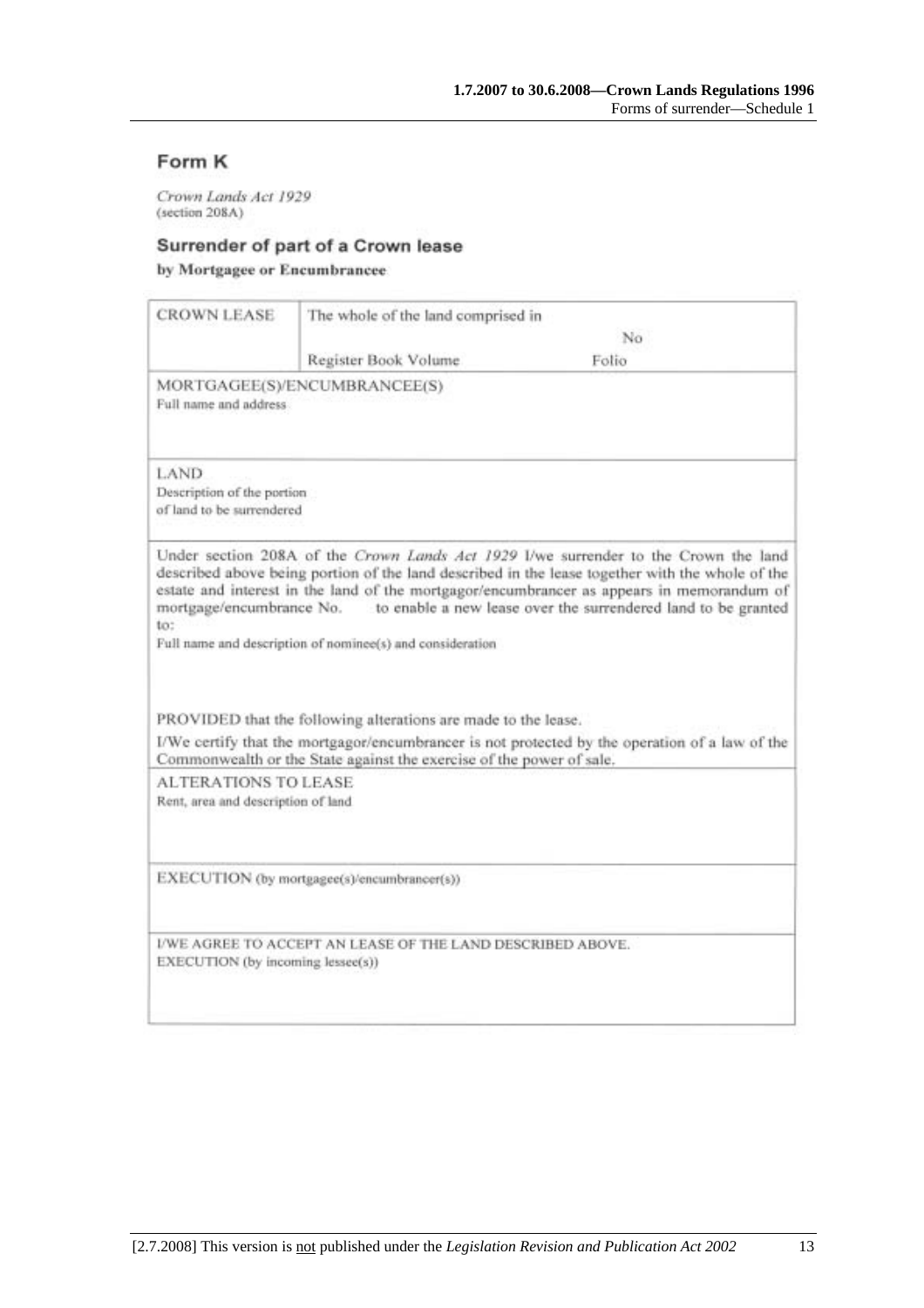ACCEPTANCE (by Minister)

In the name and on behalf of the Crown I accept this surrender.

#### **CONSENTS**

(all parties having a registered estate or interest or claiming an interest in the land)

Note: This document is subject to the provisions of the Stamp Duties Act 1923.

### Form L

Crown Lands Act 1929

### Surrender of Crown agreement for new agreement, land grant or lease

| <b>CROWN AGREEMENT</b>                | The whole of the land comprised in                                                       |                                                                                               |
|---------------------------------------|------------------------------------------------------------------------------------------|-----------------------------------------------------------------------------------------------|
|                                       | No                                                                                       |                                                                                               |
|                                       | Register Book Volume                                                                     | Folio                                                                                         |
| PURCHASER(S)<br>Full name and Address |                                                                                          |                                                                                               |
|                                       | agreement to enable new agreement(s)/land grant(s)/lease(s) to be granted to me/us.      | I/We surrender to the Crown all my/our estate and interest in the land comprised in the above |
| EXECUTION (by purchaser(s))           |                                                                                          |                                                                                               |
| ACCEPTANCE (by Minister)              |                                                                                          |                                                                                               |
|                                       | In the name and on behalf of the Crown I accept this surrender.                          |                                                                                               |
| <b>CONSENTS</b>                       |                                                                                          |                                                                                               |
|                                       | (all parties having a registered estate or interest or claiming an interest in the land) |                                                                                               |
|                                       |                                                                                          |                                                                                               |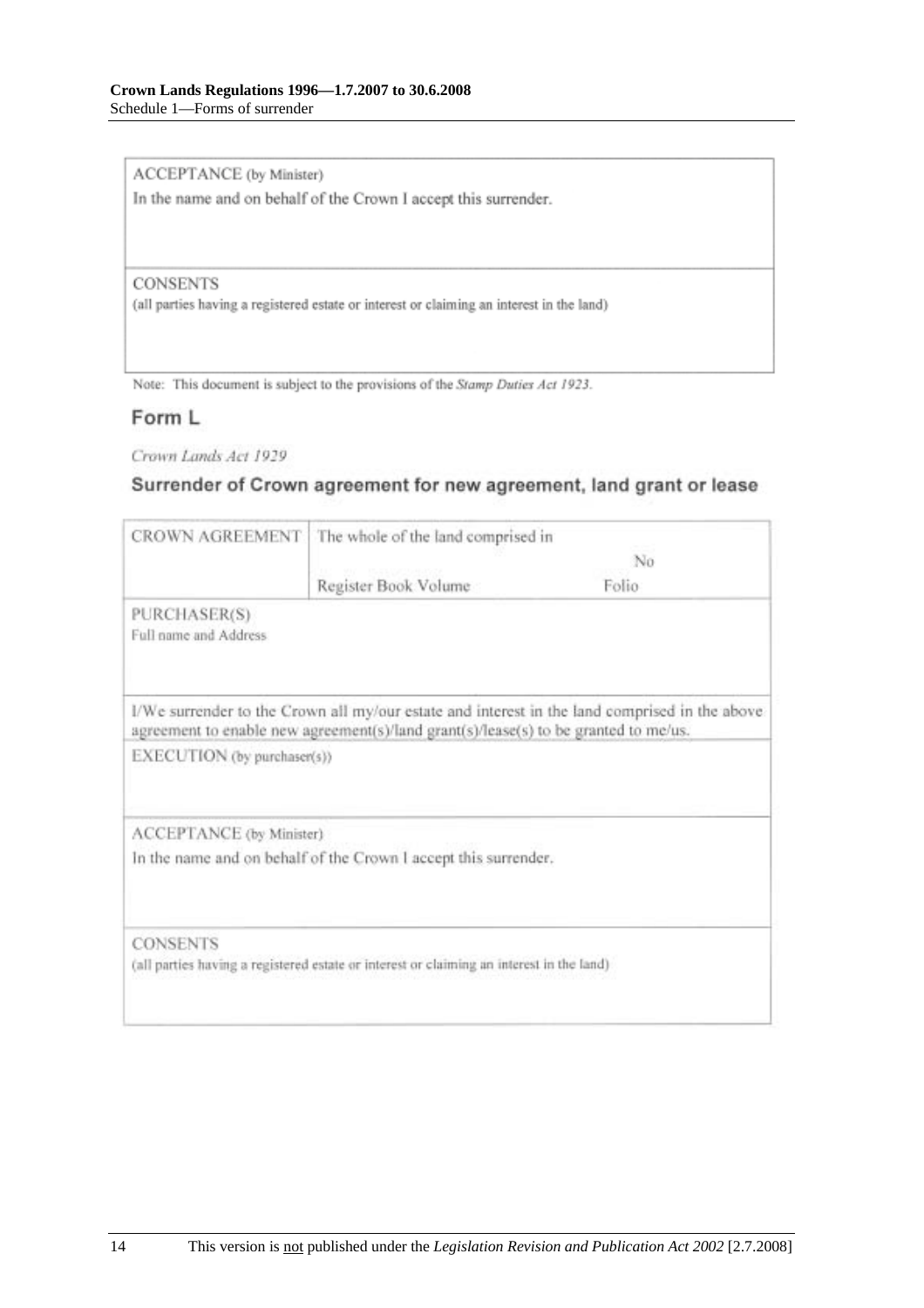# Form M

Crown Lands Act 1929

# Surrender of Crown lease for new lease, land grant or agreement

| <b>CROWN LEASE</b>       | The whole of the land comprised in                                                       |                                                                                               |  |
|--------------------------|------------------------------------------------------------------------------------------|-----------------------------------------------------------------------------------------------|--|
|                          |                                                                                          | No                                                                                            |  |
|                          | Register Book Volume                                                                     | Folio                                                                                         |  |
| LESSEE(S)                |                                                                                          |                                                                                               |  |
| Full name and Address    |                                                                                          |                                                                                               |  |
|                          | lease to enable new lease(s)/land grant(s)/agreement(s) to be granted to me/us.          | I/We surrender to the Crown all my/our estate and interest in the land comprised in the above |  |
| EXECUTION (by lessee(s)) |                                                                                          |                                                                                               |  |
| ACCEPTANCE (by Minister) |                                                                                          |                                                                                               |  |
|                          | In the name and on behalf of the Crown I accept this surrender.                          |                                                                                               |  |
| <b>CONSENTS</b>          |                                                                                          |                                                                                               |  |
|                          | (all parties having a registered estate or interest or claiming an interest in the land) |                                                                                               |  |
|                          |                                                                                          |                                                                                               |  |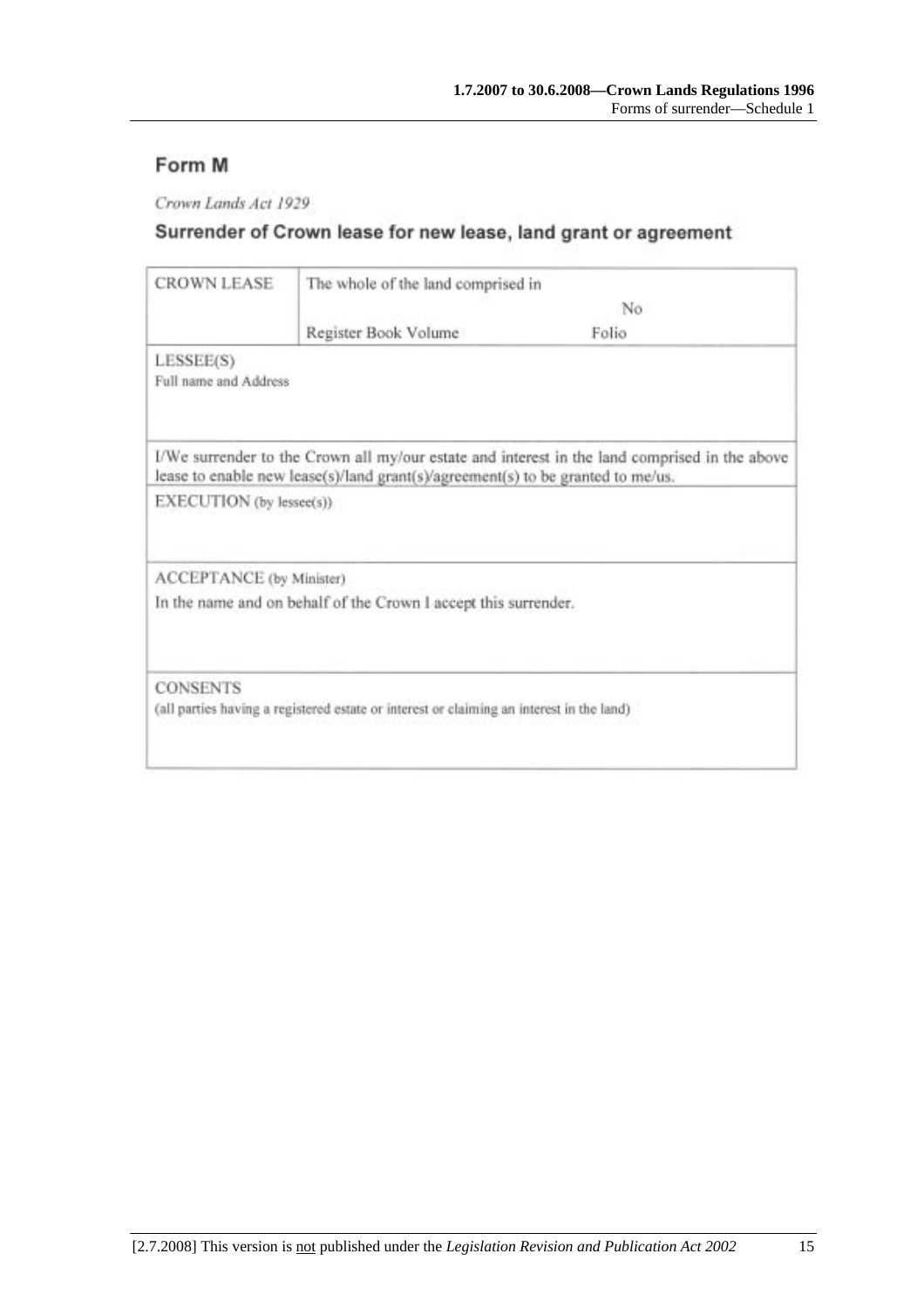## Form N

Crown Lands Act 1929 (section 222)

#### Surrender of Crown lease/agreement in small estate

| <b>CROWN LEASE/AGREEMENT</b>                                                                                                                                                                                                     | The whole of the land comprised in |       |
|----------------------------------------------------------------------------------------------------------------------------------------------------------------------------------------------------------------------------------|------------------------------------|-------|
|                                                                                                                                                                                                                                  |                                    | No    |
|                                                                                                                                                                                                                                  | Register Book Volume               | Folio |
| EXECUTOR(S) ETC<br>Full name and address of executor(s),<br>widow, widower, next of kin or other<br>person entitled to surrender                                                                                                 |                                    |       |
| Under section 222 of the Crown Lands Act 1929 I/we surrender to the Crown the land<br>described above to enable a new lease/agreement of the land to be granted to:<br>Full name and description of nominee(s) and consideration |                                    |       |
| EXECUTION (by executor(s) or other(s))                                                                                                                                                                                           |                                    |       |
| I/WE AGREE TO ACCEPT A LEASE/AGREEMENT OF THE LAND DESCRIBED<br>ABOVE.<br>EXECUTION (by incoming lessee(s)/purchaser(s))                                                                                                         |                                    |       |
| ACCEPTANCE (by Minister)<br>In the name and on behalf of the Crown I accept this surrender.                                                                                                                                      |                                    |       |
| <b>CONSENTS</b><br>(all parties having a registered estate or interest or claiming an interest in the land)                                                                                                                      |                                    |       |

Note: When the Surrender is a conveyance on sale, the name of the purchaser and amount of consideration must be given. This document is subject to the provisions of the Stamp Duties Act 1923.

# **Schedule 2—Fees**

#### **Part 1—Application fees**

- 1 Application for consent—
	- (a) to transfer, assign, mortgage, encumber or sublet a lease, agreement or land grant (or part of a lease) \$313.00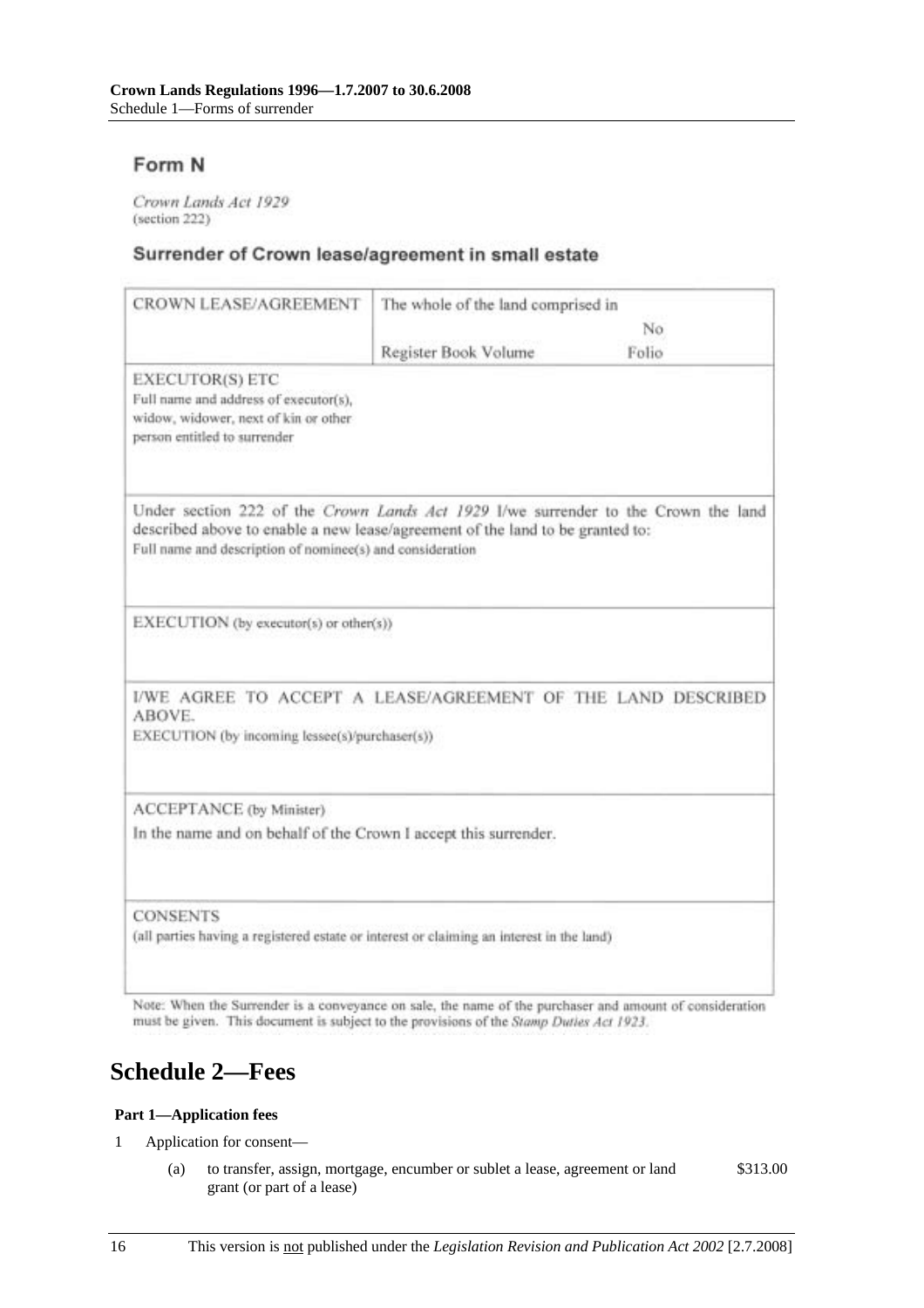|    | (b)                                                                                                                                                                                                                                        | to transfer, assign or sublet a licence                                                                                                       | \$313.00 |
|----|--------------------------------------------------------------------------------------------------------------------------------------------------------------------------------------------------------------------------------------------|-----------------------------------------------------------------------------------------------------------------------------------------------|----------|
| 2  |                                                                                                                                                                                                                                            | Application to surrender a lease for other tenure                                                                                             | \$331.00 |
| 3  | Application to convert a licence to other tenure                                                                                                                                                                                           |                                                                                                                                               |          |
| 4  | Application for a duplicate or amended consent to transfer, assign, mortgage, encumber<br>or sublet a lease, agreement or land grant                                                                                                       |                                                                                                                                               | \$22.40  |
| 5  |                                                                                                                                                                                                                                            | The cost of publishing a notice in the Gazette where required under section 222 of the<br>Act is payable in addition to the fees in this Part |          |
|    |                                                                                                                                                                                                                                            | <b>Part 2-Document fees</b>                                                                                                                   |          |
| 6  | For preparing-                                                                                                                                                                                                                             |                                                                                                                                               |          |
|    | (a)                                                                                                                                                                                                                                        | a land grant                                                                                                                                  | \$209.00 |
|    | (b)                                                                                                                                                                                                                                        | a lease or agreement                                                                                                                          | \$412.00 |
|    | (c)                                                                                                                                                                                                                                        | a surrender of a lease or agreement                                                                                                           | \$247.00 |
|    | (d)                                                                                                                                                                                                                                        | a surrender of part of a lease or agreement                                                                                                   | \$412.00 |
|    | (e)                                                                                                                                                                                                                                        | a certificate under section 66A or 66B of the Act                                                                                             | \$209.00 |
|    | (f)                                                                                                                                                                                                                                        | a certificate where a lease or agreement is altered, renewed or revived                                                                       | \$209.00 |
|    | (g)                                                                                                                                                                                                                                        | a determination of a lease or agreement on completion of purchase                                                                             | \$247.00 |
|    | (h)                                                                                                                                                                                                                                        | a resumption of a lease or agreement                                                                                                          | \$247.00 |
|    | (i)                                                                                                                                                                                                                                        | a resumption of part of a lease or agreement                                                                                                  | \$412.00 |
|    | (i)                                                                                                                                                                                                                                        | a request by the Minister to alter or cancel a land grant or certificate of title on<br>behalf of another party                               | \$209.00 |
|    | (k)                                                                                                                                                                                                                                        | a grant of easement or an extinguishment of a grant of easement                                                                               | \$209.00 |
|    | (1)                                                                                                                                                                                                                                        | a mortgage or discharge of mortgage                                                                                                           | \$209.00 |
| 7  |                                                                                                                                                                                                                                            | For correcting by registration an error in the name or other particulars supplied by or on<br>behalf of a lessee, purchaser or other party    | \$209.00 |
|    |                                                                                                                                                                                                                                            | <b>Part 3-Miscellaneous fees</b>                                                                                                              |          |
| 8  | For processing a transaction (other than a transaction in respect of which an application<br>fee has been paid) under the Act at the request of any person for the benefit of that<br>person or some other person nominated by that person |                                                                                                                                               | \$313.00 |
|    | Note-                                                                                                                                                                                                                                      |                                                                                                                                               |          |
|    |                                                                                                                                                                                                                                            | Document fees are payable in addition to the fee for processing a transaction.                                                                |          |
| 9  | For production in the Lands Titles Office of land grants, certificates of title, leases and<br>agreements held as security irrespective of the number of documents involved in the<br>one transaction                                      |                                                                                                                                               | \$124.00 |
| 10 |                                                                                                                                                                                                                                            | For preparing or checking definitions for proclamations or notices under the Act—                                                             |          |
|    | (a)                                                                                                                                                                                                                                        | where the time spent in preparing or checking definitions exceeds two and a<br>half hours (per hour)                                          | \$85.50  |
|    | (b)                                                                                                                                                                                                                                        | minimum fee                                                                                                                                   | \$216.00 |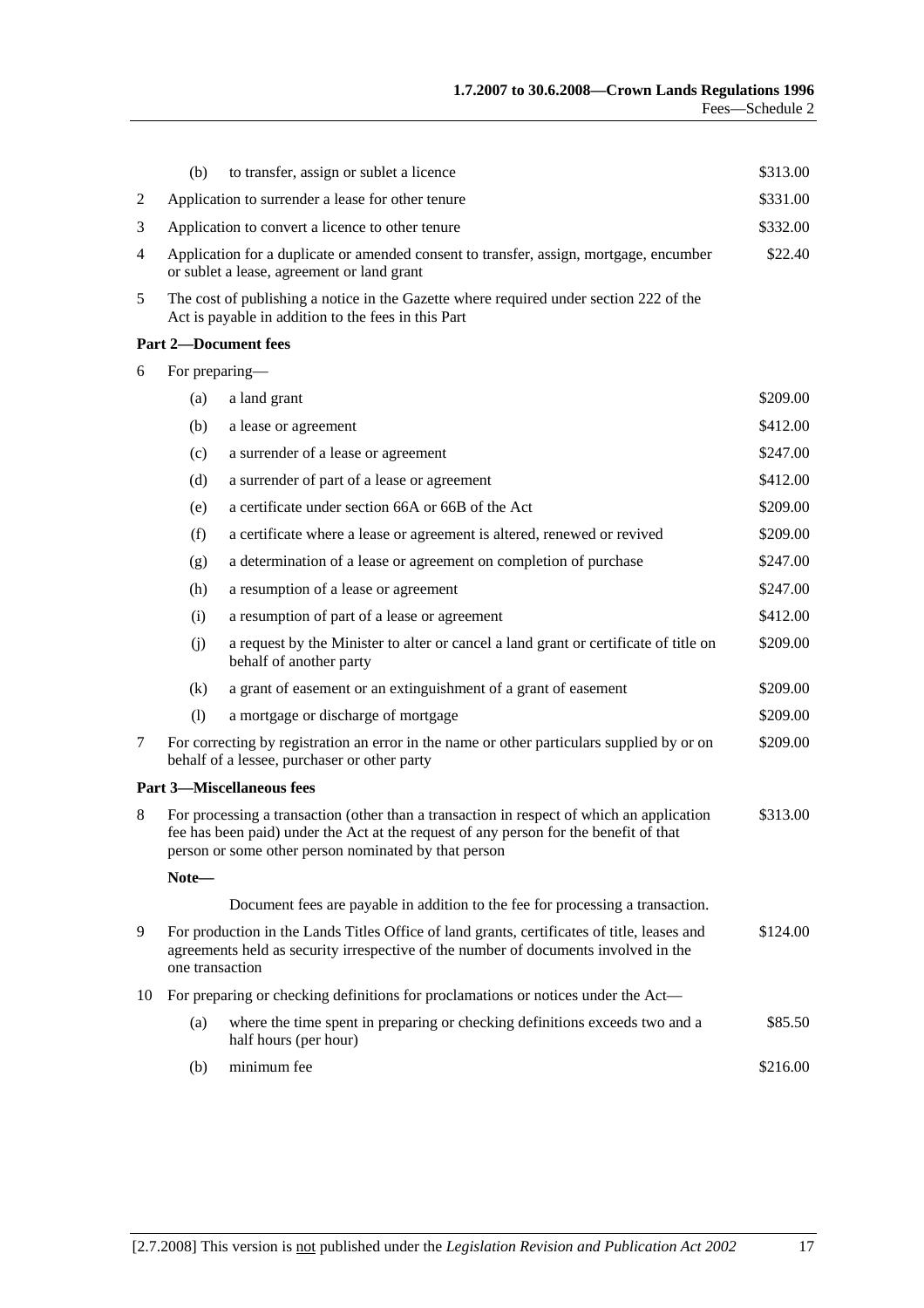#### **Notes—**

- 1 Lands Titles Office fees and stamp duty are not included in the fees in this Schedule but will, in appropriate circumstances, be payable.
- 2 This Schedule of fees also applies in relation to the *Irrigation (Land Tenure) Act 1930*. The *Irrigation (Land Tenure) Act 1930* is, under section 3 of that Act, incorporated with the *Crown Lands Act 1929*.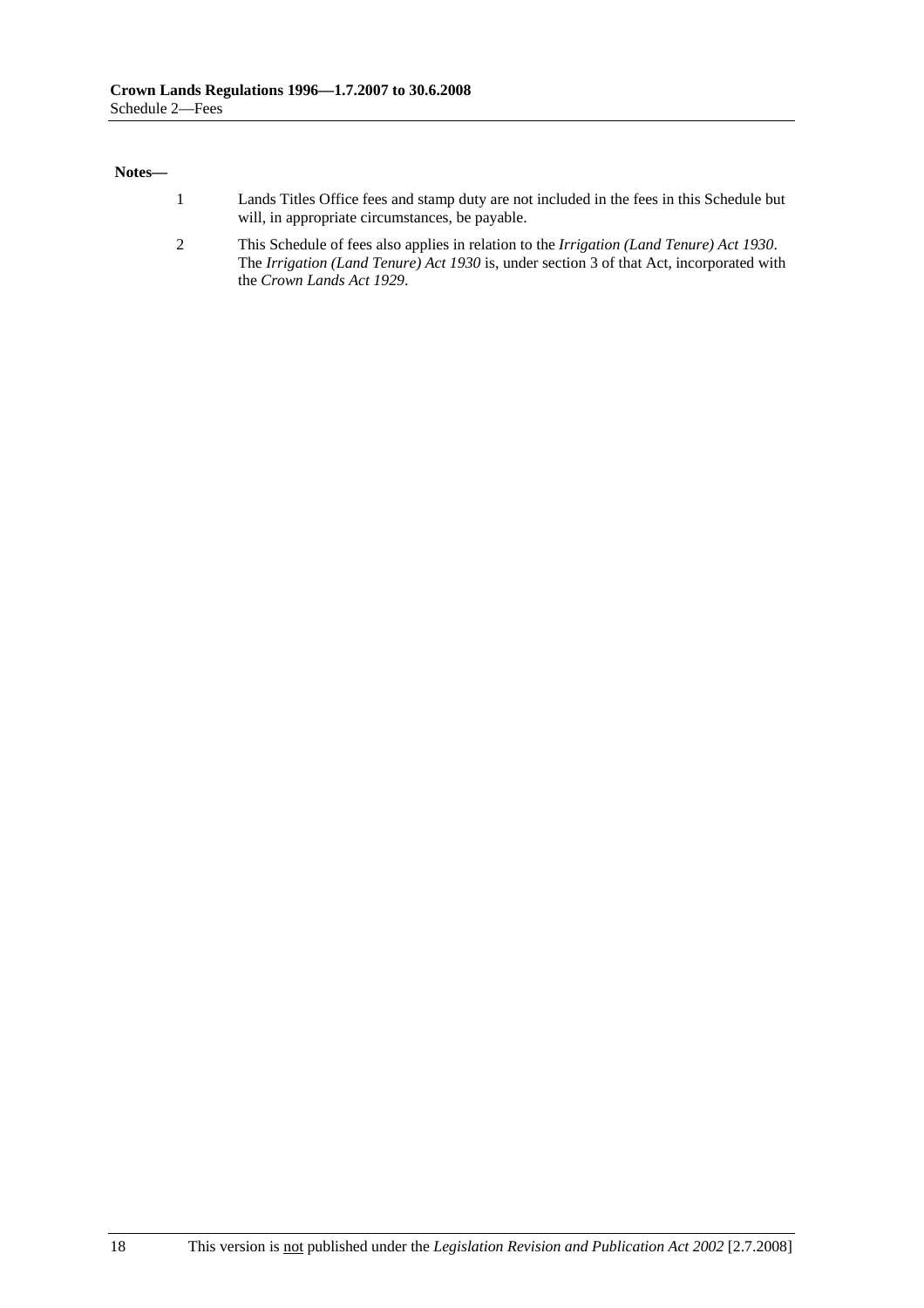# **Legislative history**

### **Notes**

- Variations of this version that are uncommenced are not incorporated into the text.
- Please note—References in the legislation to other legislation or instruments or to titles of bodies or offices are not automatically updated as part of the program for the revision and publication of legislation and therefore may be obsolete.
- Earlier versions of these regulations (historical versions) are listed at the end of the legislative history.
- For further information relating to the Act and subordinate legislation made under the Act see the Index of South Australian Statutes or www.legislation.sa.gov.au.

# **Legislation revoked by principal regulations**

The *Crown Lands Regulations 1996* revoked the following:

*Crown Lands Regulations 1941*

## **Principal regulations and variations**

New entries appear in bold.

| Year No    | Reference                                                  | Commencement     |
|------------|------------------------------------------------------------|------------------|
| 207        | Gazette 29.8.1996 p1007                                    | $1.9.1996$ : r 2 |
| 110        | Gazette 13.5.1997 p1927                                    | $1.7.1997:$ r 2  |
| -101       | Gazette 28.5.1998 p2410                                    | $1.7.1998:$ r 2  |
| 102        | Gazette 27.5.1999 p2906                                    | 1.7.1999: r2     |
| 113        | Gazette 25.5.2000 p2821                                    | $1.7.2000:$ r 2  |
| 2001<br>54 | Gazette 31.5.2001 p1958                                    | $1.7.2001$ : r 2 |
| 2002 54    | Gazette 20.6.2002 p2518                                    | $1.7.2002:$ r 2  |
| 111        | Gazette 29.5.2003 p2286                                    | $1.7.2003$ : r 2 |
| 2004 90    | Gazette 27.5.2004 p1590                                    | $1.7.2004$ : r 2 |
| 64         | Gazette 26.5.2005 p1425                                    | $1.7.2005$ : r 2 |
| 2006 76    | Gazette 15.6.2006 p1695                                    | $1.7.2006$ : r 2 |
| <b>150</b> | Gazette 7.6.2007 p2542, erratum Gazette<br>21.6.2007 p2690 | 1.7.2007: r2     |
| 126        | Gazette 5.6.2008 p2116                                     | $1.7.2008$ : r 2 |
|            |                                                            |                  |

# **Provisions varied**

New entries appear in bold.

Entries that relate to provisions that have been deleted appear in italics.

| Provision    | How varied                             | Commencement |
|--------------|----------------------------------------|--------------|
| $rr$ 2 and 3 | omitted under Legislation Revision and | 1.7.2004     |
|              | <b>Publication Regulations 2002</b>    |              |